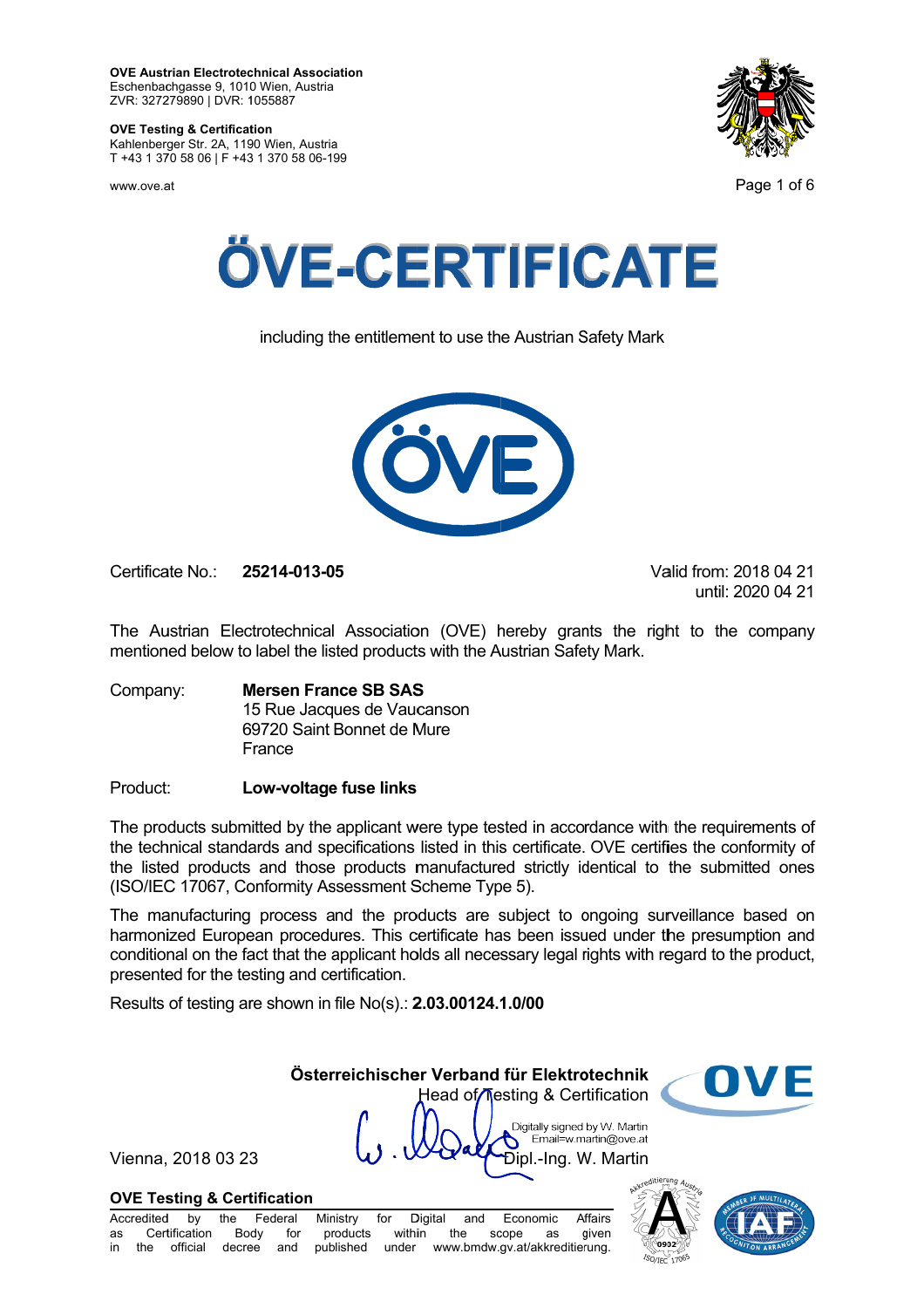

Certificate No.: 25214-013-05 Date: 2018 03 23 Page 2 of 6

#### **Manufacturer:**

Mersen France SB SAS 15 Rue Jacques de Vaucanson 69720 Saint Bonnet de Mure France

### Factory location(s):

Fusetech Kft Guba Sandor u. 38 7400 Kaposvar Hungary

### Tested and certified according to:

ÖVE/ÖNORM EN 60269-1:2015-06-01 ÖVE/ÖNORM E 8669-2:2014-11-01

This certificate is the basis for the EU Declaration of Conformity and the CE Marking by the manufacturer or his agent and shows the conformity with the listed standards as defined by the EU Low-Voltage Directive 2014/35/EU.

# **Product: LOW-voltage fuse links**

| <b>Type designation:</b><br>Rating:                                                                               | Trademark:               |
|-------------------------------------------------------------------------------------------------------------------|--------------------------|
| <b>NH000GG50V6-8</b><br>Rated voltage: AC 500 V<br>Rated current: 6 A<br>Size: NH 000<br>Utilization category: gG | FERRAZ SHAWMUT or Mersen |
| NH000GG50V10-8<br>Rated voltage: AC 500 V<br>Rated current: 10 A<br>Size: NH 000<br>Utilization category: gG      | FERRAZ SHAWMUT or Mersen |
| NH000GG50V16-8<br>Rated voltage: AC 500 V                                                                         | FERRAZ SHAWMUT or Mersen |

Rated current: 16 A **Size: NH 000** Utilization category: gG



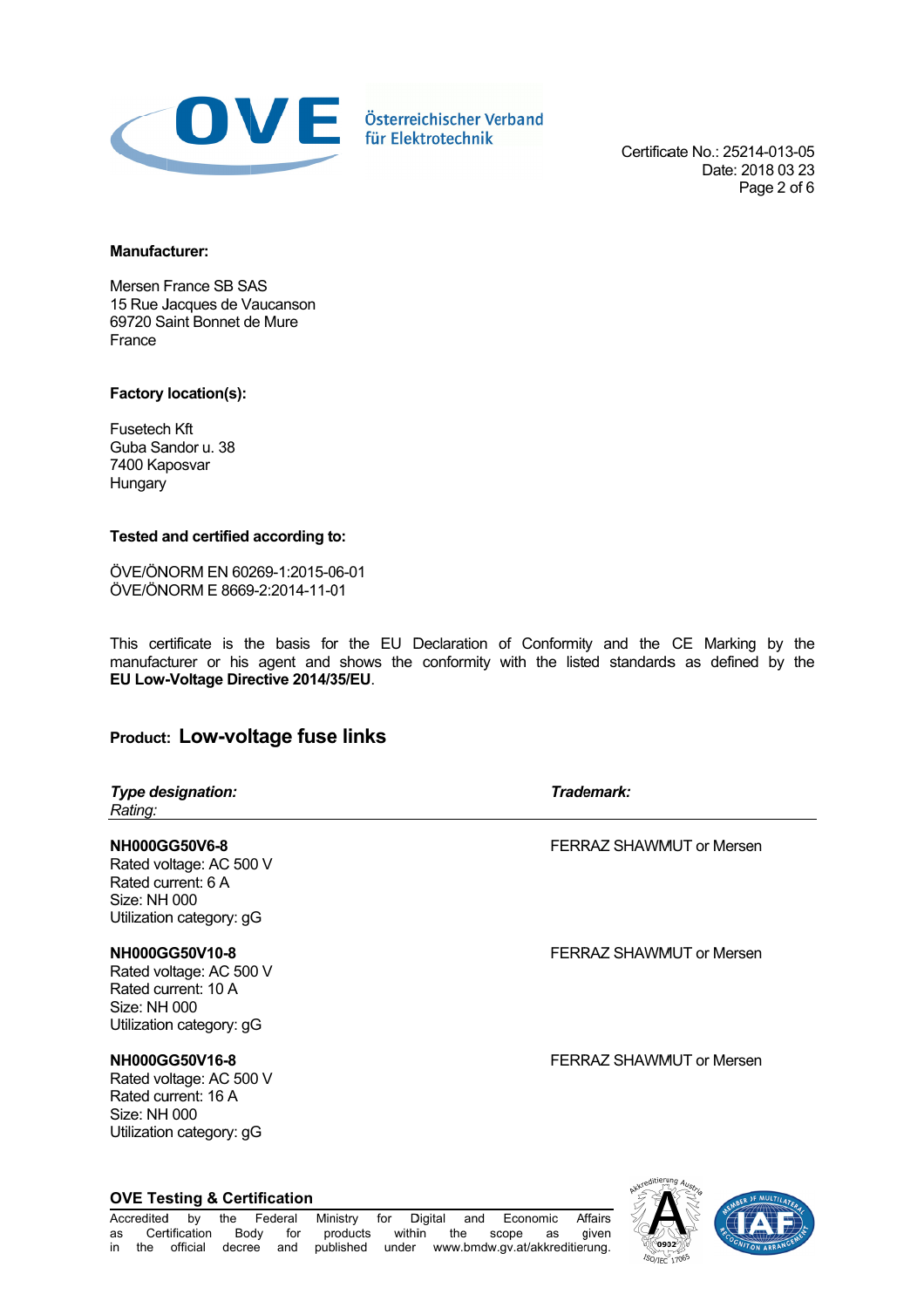

Certifica cate No.: 2521 14-013-05 Date: 2018 03 23 Pa age 3 of 6

FERRAZ SHAWMUT or Mersen

**NH000G GG50V20-8** Rated voltage: AC 500 V Rated current: 20 A Size: NH 000 Utilization category: gG

**NH000G GG50V25-8** Rated voltage: AC 500 V Rated current: 25 A Size: NH 000 Utilization category: gG

**NH000G GG50V32-8** Rated voltage: AC 500 V Rated current: 32 A Size: NH 000 Utilization category: gG

**NH000G GG50V35-8** Rated voltage: AC 500 V Rated current: 35 A Size: NH 000 Utilization category: gG

**NH000G GG50V40-8** Rated voltage: AC 500 V Rated current: 40 A Size: NH 000 Utilization category: gG

**NH000G GG50V50-8** Rated voltage: AC 500 V Rated cu urrent: 50 A Size: NH H 000 Utilization category: gG

**NH000G GG50V63-8** Rated voltage: AC 500 V Rated current: 63 A Size: NH H 000 Utilization category: gG

**NH000G GG50V80-8** Rated voltage: AC 500 V Rated cu urrent: 80 A Size: NH H 000 Utilization category: gG

**NH000G GG50V100-8** Rated voltage: AC 500 V Rated current: 100 A Size: NH H 000 Utilization category: gG

**OVE Testing & Certification** 

FERRAZ SHAWMUT or Mersen

FERRAZ SHAWMUT or Mersen

FERRAZ SHAWMUT or Mersen

FERRAZ SHAWMUT or Mersen

FERRAZ SHAWMUT or Mersen

FERRAZ SHAWMUT or Mersen

FERRAZ SHAWMUT or Mersen

FERRAZ SHAWMUT or Mersen

Accredited d by the Federal Min as Cert tification Bo in the official decree and published under www.bmdw.gv.at/akkreditierung. Body for Ministry for products Digital and in the sc ope as g Fconomic Affairs given



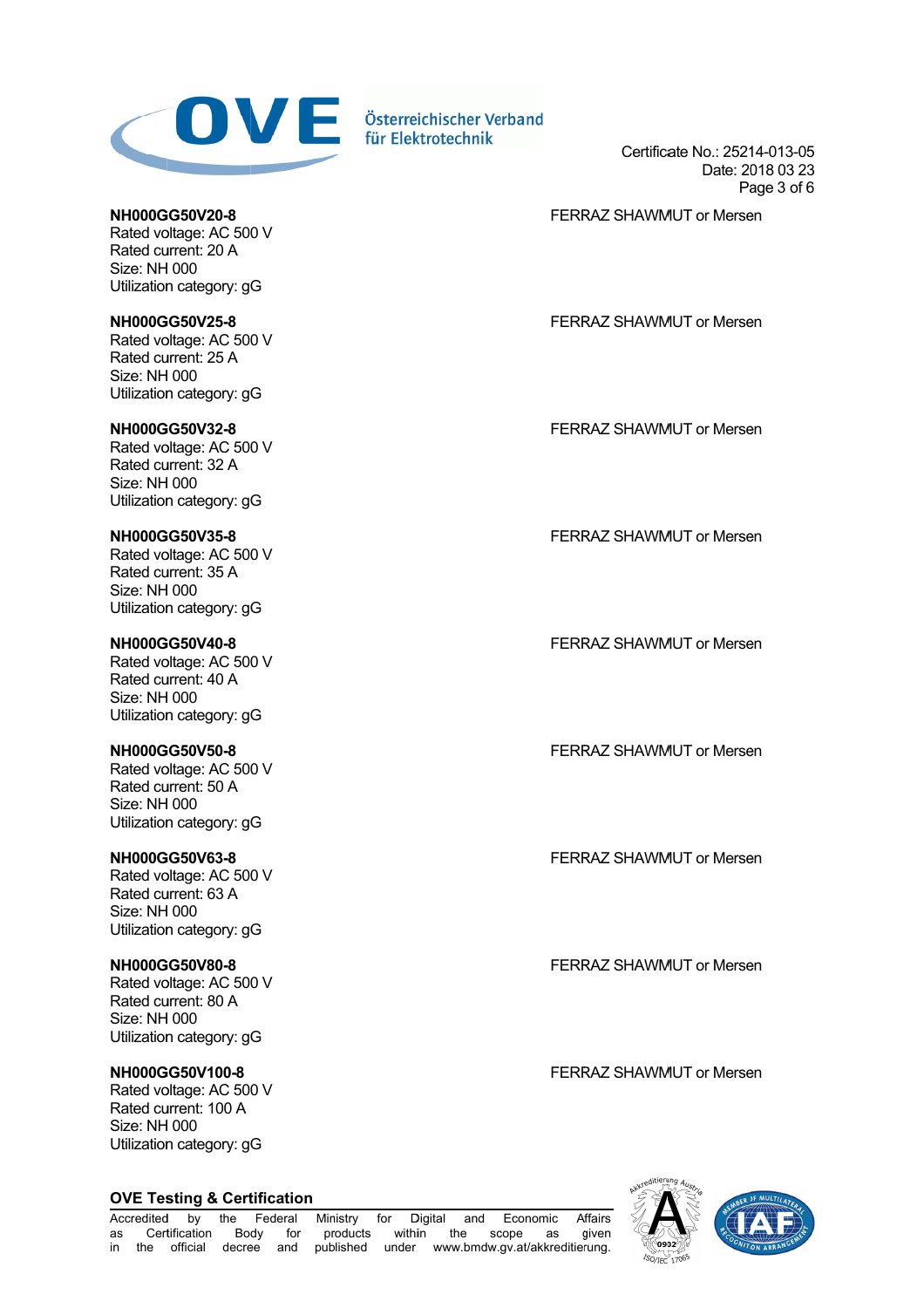| Österreichischer Verband<br>für Elektrotechnik                                                               | Certificate No.: 25214-013-05<br>Date: 2018 03 23<br>Page 4 of 6 |
|--------------------------------------------------------------------------------------------------------------|------------------------------------------------------------------|
| NH00GG50V125-8<br>Rated voltage: AC 500 V<br>Rated current: 125 A<br>Size: NH 00<br>Utilization category: gG | FERRAZ SHAWMUT or Mersen                                         |
| NH00GG50V160-8<br>Rated voltage: AC 500 V<br>Rated current: 160 A<br>Size: NH 00<br>Utilization category: gG | FERRAZ SHAWMUT or Mersen                                         |
| Trademark Wimex: for type designation see page 5 of 6                                                        | <b>WIMEX</b>                                                     |
| Trademark M Schneider: for type designation see page 5 of 6 M.SCHNEIDER                                      |                                                                  |
| Trademark PROTEC: for type designation see page 6 of 6                                                       | <b>PROTEC</b>                                                    |



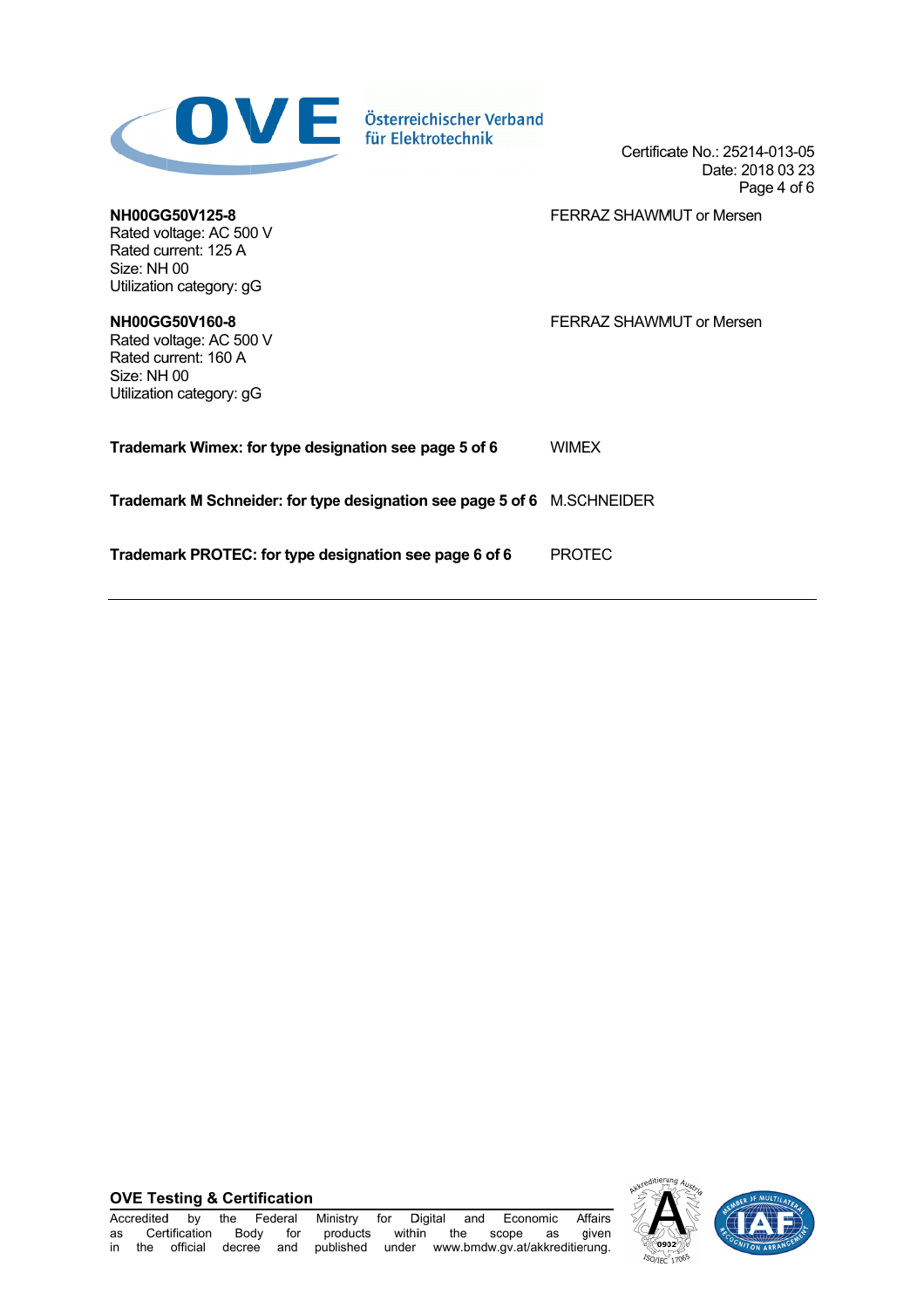

Certificate No.: 25214-013-05 Date: 2018 03 23 Page 5 of 6

| <b>Mersen</b> catalog number | Wimex part No. |
|------------------------------|----------------|
| NH000GG50V6-8                | 5500006        |
| NH000GG50V10-8               | 5500010        |
| NH000GG50V16-8               | 5500016        |
| NH000GG50V20-8               | 5500020        |
| NH000GG50V25-8               | 5500025        |
| NH000GG50V32-8               | 5500032        |
| NH000GG50V35-8               | 5500035        |
| NH000GG50V40-8               | 5500040        |
| NH000GG50V50-8               | 5500050        |
| NH000GG50V63-8               | 5500063        |
| NH000GG50V80-8               | 5500080        |
| NH000GG50V100-8              | 5500081        |
|                              |                |
| NH00GG50V125-8               | 5500082        |
| NH00GG50V160-8               | 5500083        |
|                              |                |

| Mersen catalog number | M Schneider part No. |
|-----------------------|----------------------|
| NH000GG50V6-8         |                      |
| NH000GG50V10-8        |                      |
| NH000GG50V16-8        | 370616               |
| NH000GG50V20-8        | 370620               |
| NH000GG50V25-8        | 370625               |
| NH000GG50V32-8        |                      |
| NH000GG50V35-8        | 370635               |
| NH000GG50V40-8        | 370640               |
| NH000GG50V50-8        | 370650               |
| NH000GG50V63-8        | 370663               |
| NH000GG50V80-8        | 370680               |
| NH000GG50V100-8       | 370690               |
|                       |                      |
| NH00GG50V125-8        | 370092               |
| NH00GG50V160-8        | 370096               |
|                       |                      |